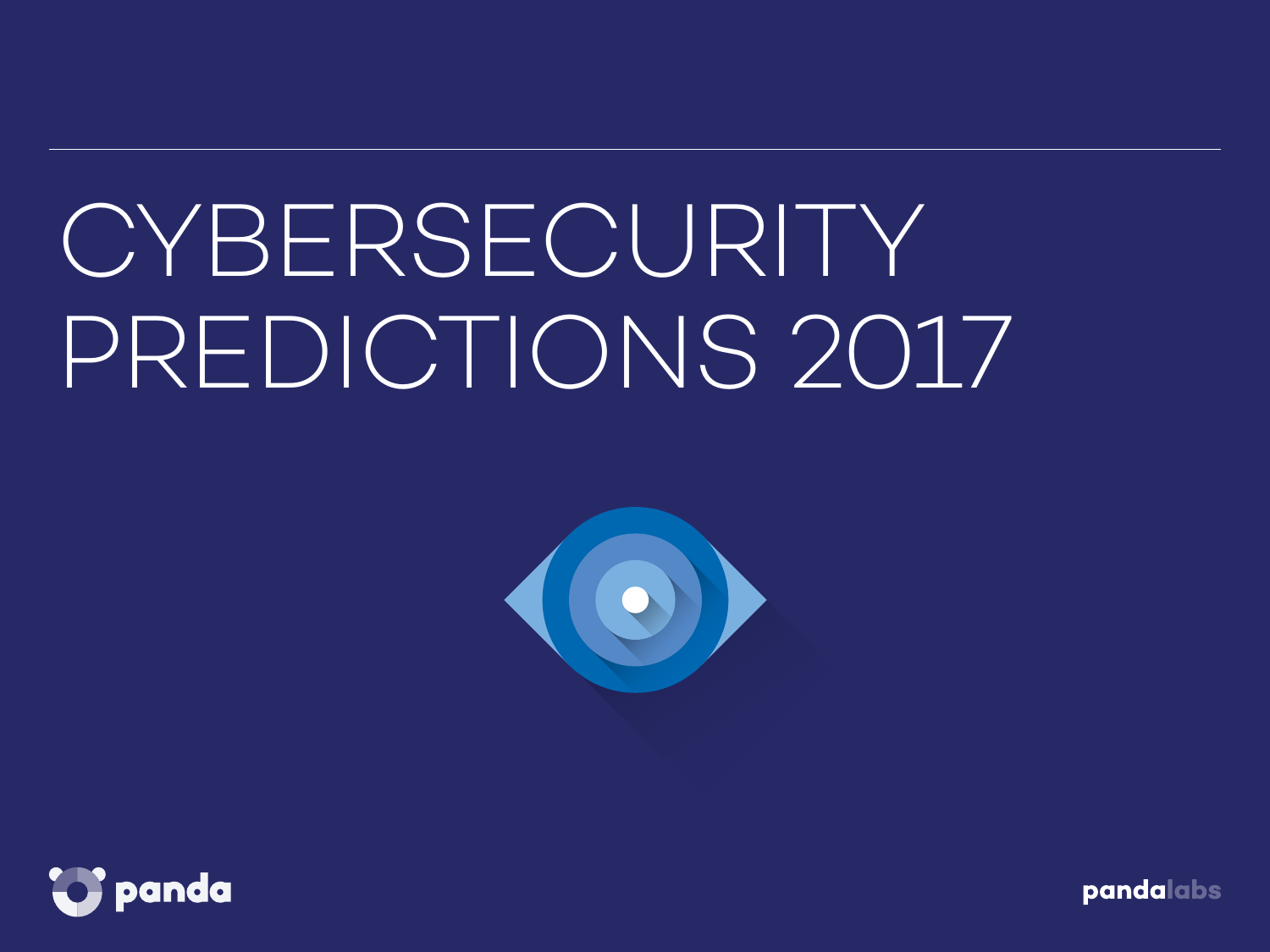#### 1. Analysis 2. Ranking the top attacks of 2016

Ransomware

Malicious email

Business Email

Internet of things

DDoS Attacks

POS's and Credit **Cards** 

Institutions

Social Networks

3. What cybernetic nightmares does 2017 have in store for us?

Internet of Things DDoS

4. About PandaLabs

panda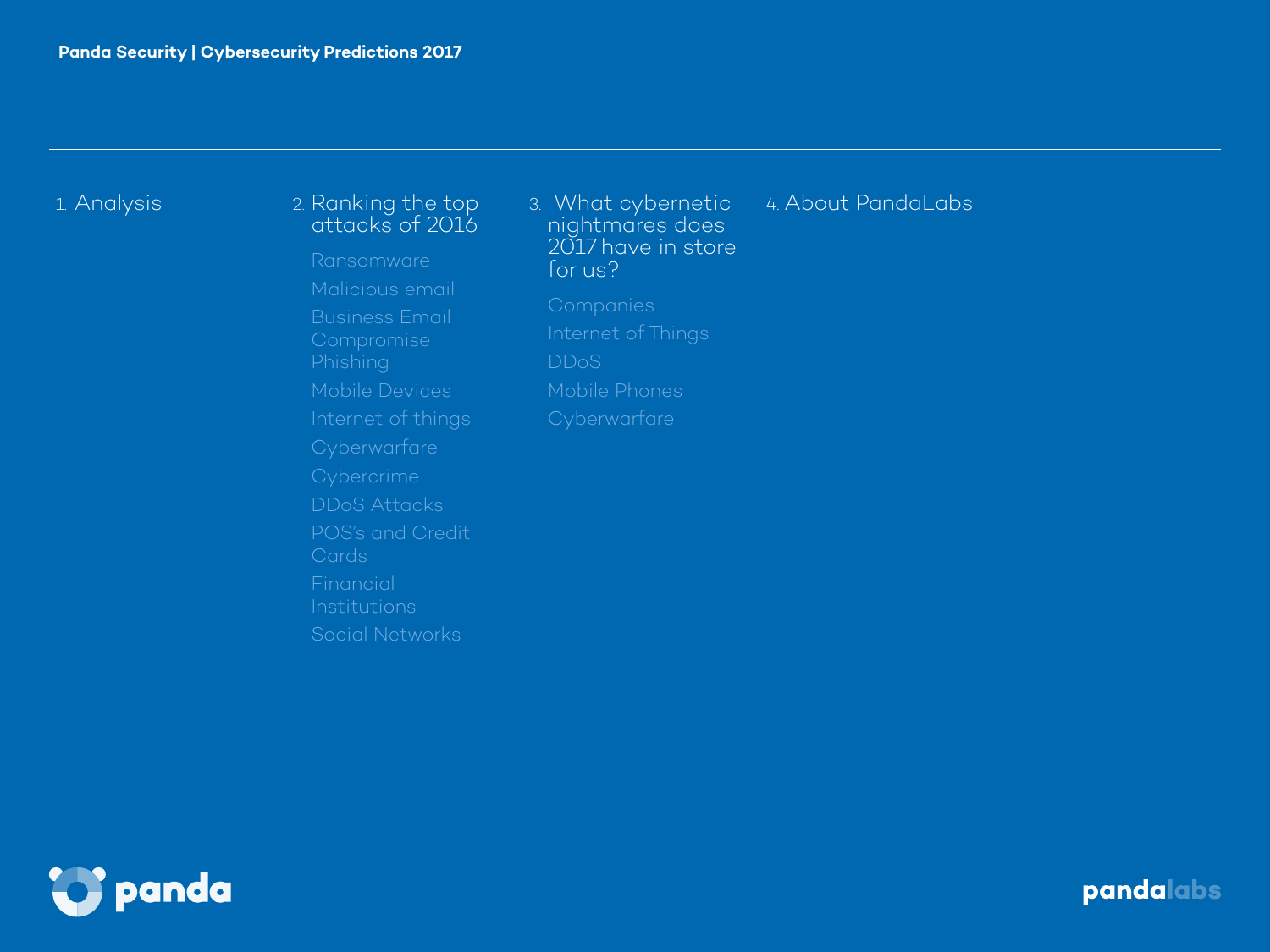# 1. ANALYSIS

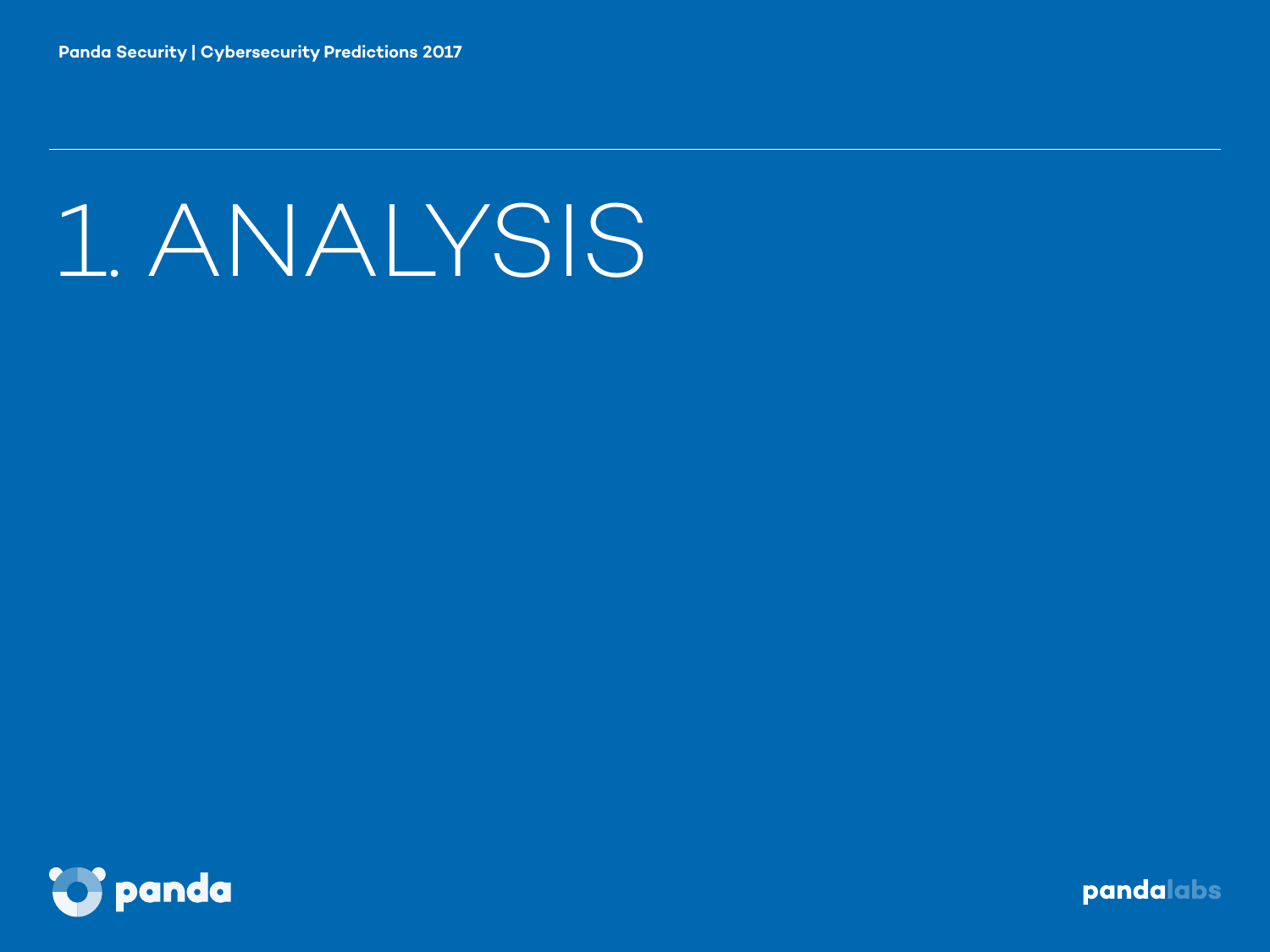int green =  $\frac{1}{2}$ Analysis dicel dicel  $discel$  $\text{dice}[\text{3}] = \text{green}$  $\text{dice} = \text{green}$  $\text{dice}[\frac{1}{5}] = \frac{1}{9}$  $\arg c < 2$ }{<br>  $\arg c < 2$ }{<br>  $\arg c \frac{1}{10}$ }  $\arg c$ <br>  $\arg c$  = 2){<br>  $\arg c$  = 2){<br>  $\arg c$  = 2){<br>  $\arg c$  = 2){ if(argc <  $2$ ){ printf("How many<br>scanf("%d", &rolls); scanf("%d", &rolls);<br>printf("How many dice do you want to roll?\n");<br>printf("How many dice do you want to roll?\n"); printf("How many order");<br>scanf("%d", &dice\_num); }else{ se{<br>rolls = atoi return 0; -- INSERT --

The technological revolution is by now an undisputed reality. It is clearer than ever, now in the last trimester of the year, that digital technologies are transforming the world of business, work, and public administration. It is vital that we promote a climate of digital trust that bolsters user protection. For this reason, cybersecurity has become a crucial element.

The year kicked off with more than 20 million new samples of malware detected and neutralized by PandaLabs, with an average of 227,000 per day. This figure is slightly higher than the one found last year in the same quarter, in which the average of new samples rounded off at 225,000 per day. Throughout 2016, we've seen how **the quantity of new malware has been slightly lower than last year's — about 200,000 new samples of malware per day on average — although attacks have become more effective.** 

Cybercriminals are becoming more and more confident of their abilities, and, even though we're closing the year with more optimistic figures than when we began it, we can't let our guard down. Black Hats are concentrating their efforts into the most profitable attacks, utilizing tactics and professionalizing the sorts of attacks that allow them to make quick and easy money in an efficient manner.

Black Hats have turned their focus essentially to productivity, proliferating attacks on businesses that handle massive quantities of data and sensitive information (hospitals, pharmaceuticals, hotels, etc.). Once they've gained access to these businesses, they infect the greatest number of computers possible with ransomware, putting themselves in a position in which they can demand millions in ransom or put the data up for sale on the black market.

If there is one thing that hasn't changed over the course of this year, it's the most popular class of malware: trojans, with ransomware at the forefront, have continued to top the statistical charts for years.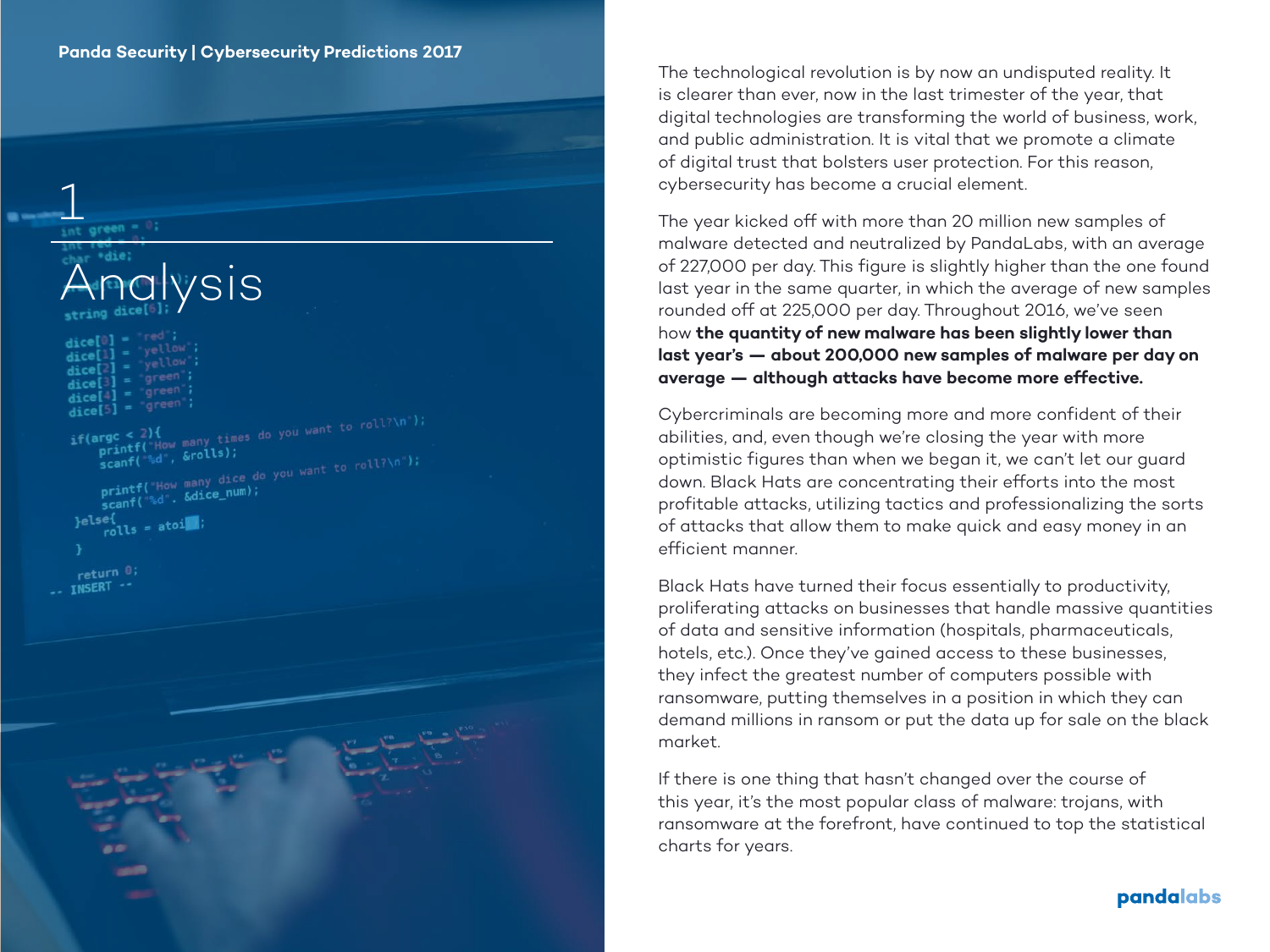# 2.RANKING THE TOP ATTACKS OF 2016

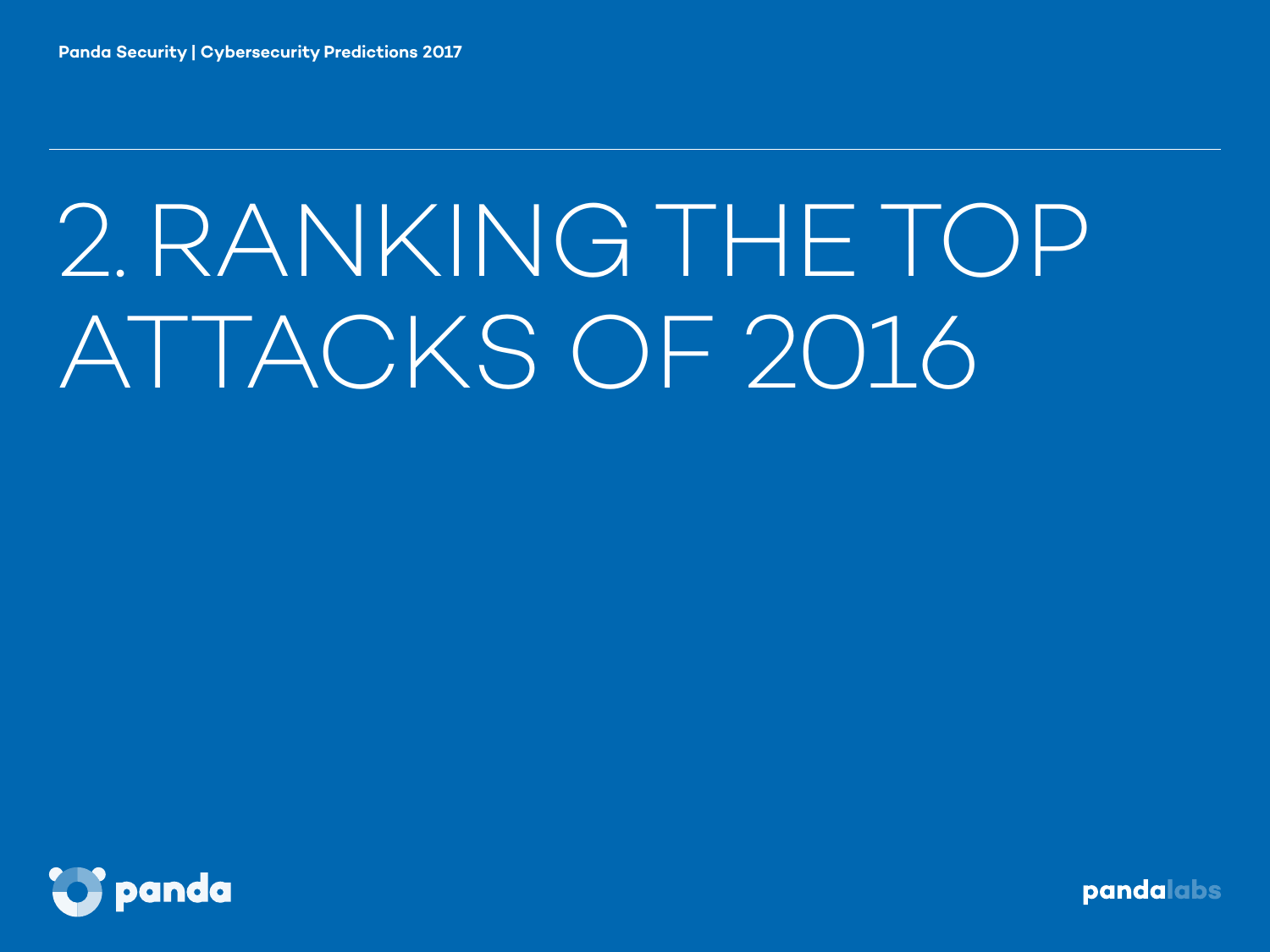# Ranking the top attacks of 2016

2

#### Ransomware

We know that ransomware is a substantial business for cybercriminals, but it is incredibly tricky to measure it reliably. We have witnessed the evolution of these attacks, with such advances as the increased implementation of a chat function as a direct line of communication with thieves used to "formalize" payments. Techniques have also evolved, and in some cases have become particularly aggressive, as is the case of **Petya**, which instead of encrypting documents goes straight for the computer's Master Boot Record (MBR) and makes it unserviceable until a ransom is paid.

Also on the rise is the abuse of the **PowerShell** system tool (as we prognosticated in our PandaLabs Annual Report of 2015), installed by default in Windows 10 and frequently used in attacks to avoid detection by security solutions installed on victims computers.

In the second quarter, one of the strangest cases of ransomware involved a company in Slovenia. The company's head of security received an email out of Russia informing him that their network had been compromised and that they were poised to launch ransomware on all of their computers. If the company didn't pay around €9000 (in bitcoins) within 3 days, they would launch the ransomware. To demonstrate that they did in fact have access to their network, they sent them a file with a list of every device connected to the company's internal network.

There are indeed victims who choose to pay the ransom, even though the retrieval of their data is not guaranteed.

It was in the third quarter of this year that we became witness to a higher level of specialization in the ransomware trade.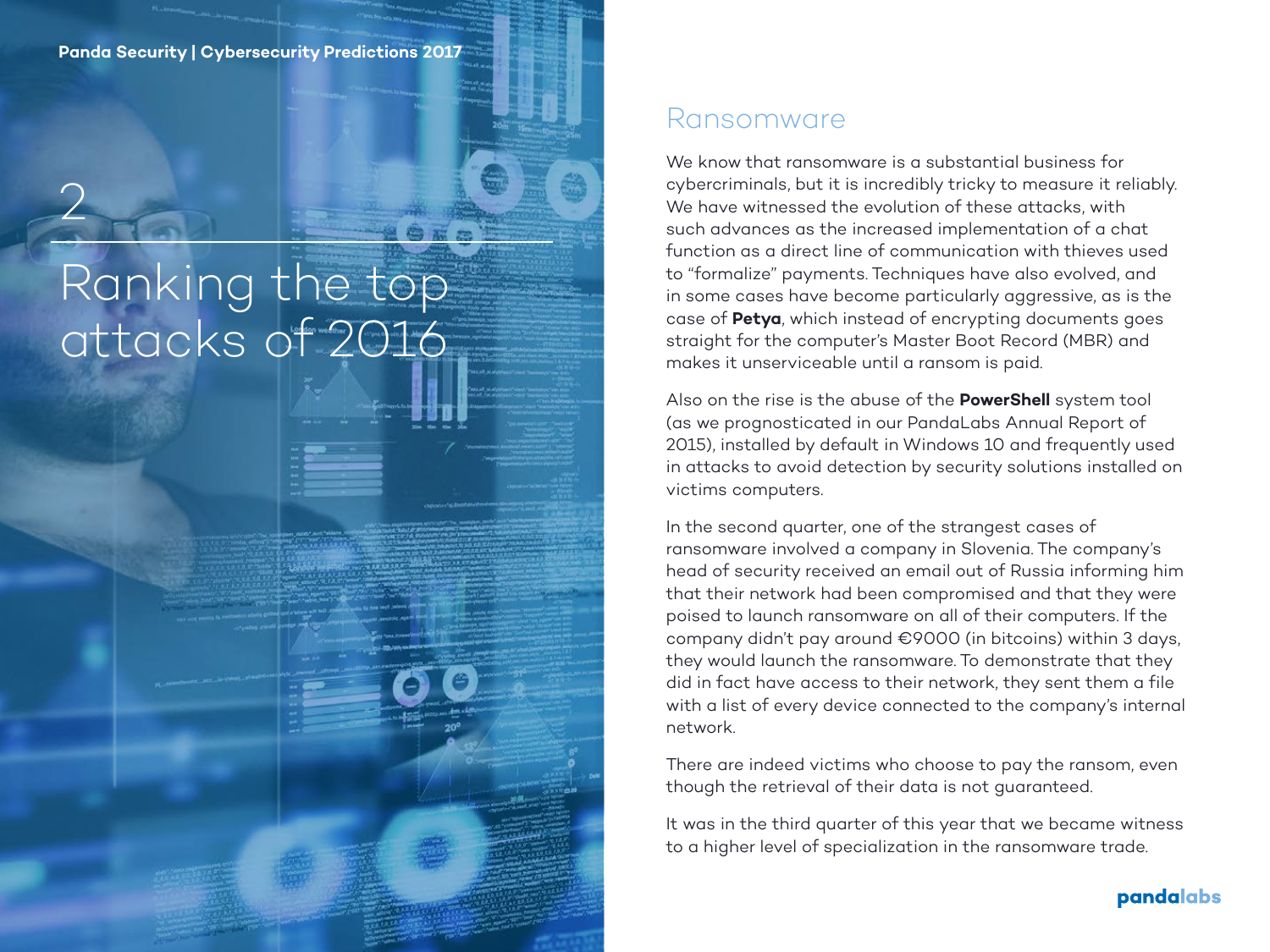The best example of this featured the creators of the ransomwares Petya and Mischa, specialized in the development aspect of malware and its corresponding payment platforms, leaving distribution in the hands of third parties, a practice that can be called **Ransom as a Service** (RaaS). Essentially, once they've done their part they leave it up to the distributers to be in charge of infecting their victims. Much like in the legal world, the distributers' profit is derived from a percentage of the money acquired. The higher the sales, the higher the percentage that they receive.

#### Malicious email

Attacks don't only come in the form of malvertising or compromised websites. A large number of them still arrive through email in the form of false invoices or all kinds of notifications.

#### **An attack of this sort was carried out in at least two European countries, Poland and Spain, where cybercriminals posed as their respective local electric companies.**

The message contained no attachment, showing only the billing information in text and including a link that when clicked would take you to the invoice details.

The hook was an exorbitantly high payment that would create a sense of outrage so that, in the throes of frustration, the recipient would click through to consult the supposed bill without thinking. Upon clicking the link, the user was directed to a website that resembled the usurped company's real website, where a bill could be downloaded. If the client

downloaded and opened the file, they became infected with ransomware.

#### Business Email Compromise Phishing

This kind of attack is rapidly gaining in popularity.

#### **The attackers pose as the president or financial director of a company and request a transfer from an employee.**

Before doing so, they learn about how the company operates from the inside and get information from their victims off of social networks to give credibility to their con.

One of the most resounding cases this year featured **Mattel**, the well-known toy manufacturer of Barbies and Hot Wheels.



A high ranking executive received a message from the recently appointed CEO soliciting a transfer of \$3 million to a bank account in China. After making the transfer, he then confirmed with the CEO that it was done, who in turn was baffled, since he had never given such an order. They got in touch with the

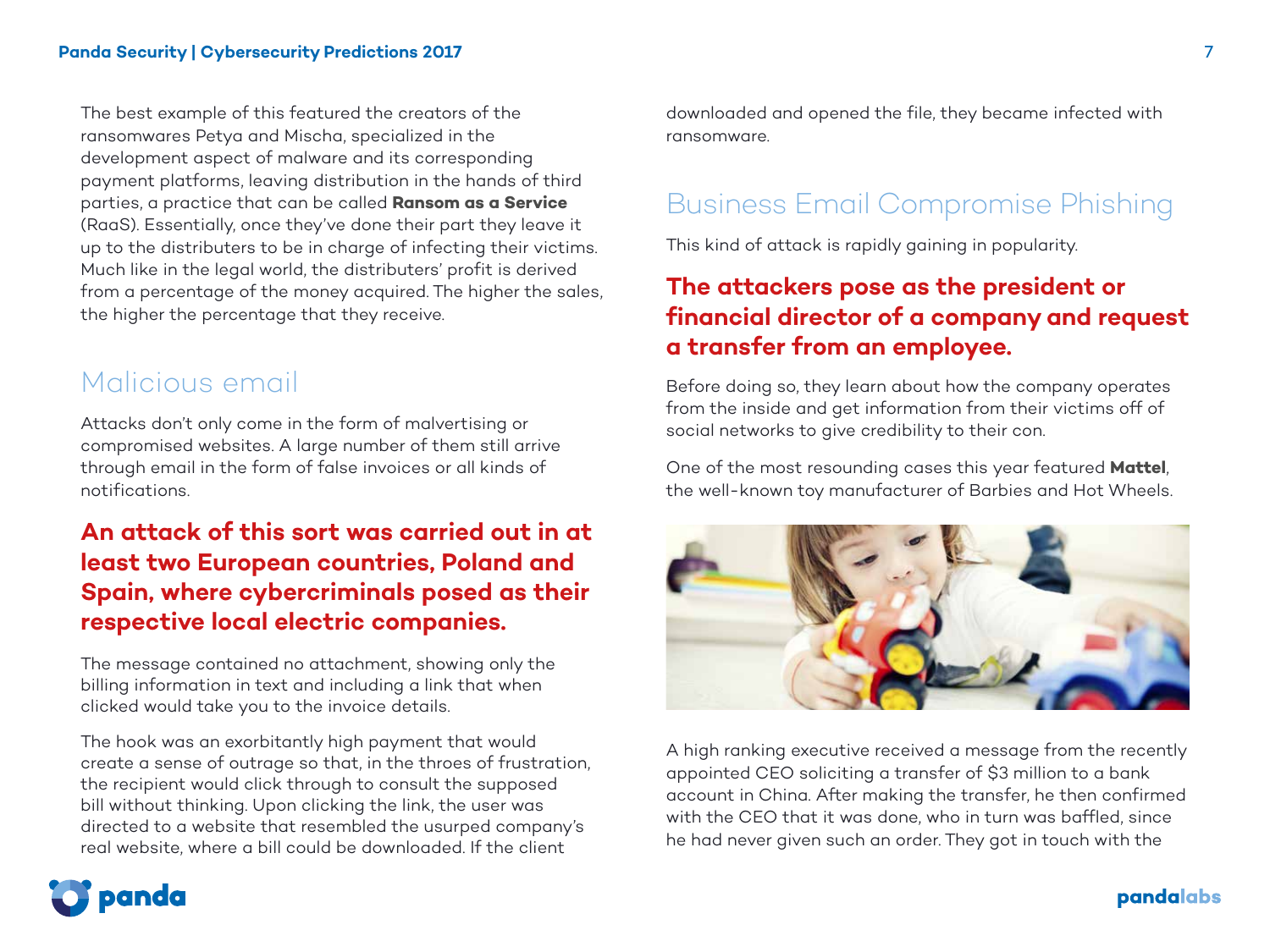American authorities and with the bank, but it was too late and the money had already been transferred.

In this case they were fortunate. It was a bank holiday in China and there was enough time to alert the Chinese authorities. The account was frozen, and Mattel was able to recover their money.

#### Mobile Devices

#### **SNAP is one the most popular vulnerabilities that we've seen this year.**

It affects LG G3 mobile phones. The problem stemmed from an error in LG's notifications app, called Smart Notice, which gives permission for the running of any JavaScript. The researchers at BugSec discovered the vulnerability and notified LG, which rapidly published an update that resolved the problem.



**Gugi, an Android trojan,** managed to break through Android 6's security barriers to steal bank credentials from apps installed on the phone. To accomplish this, Gugi superimposed

a screen on top of the screen of the legitimate app asking for information that would then be sent directly to the criminals without their victims' knowledge.

In August, Apple published an urgent update of version 9.3.5 of iOS, its operating system for mobile phones. This version resolves three 0-day vulnerabilities employed by a **software spy known as Pegasus**, developed by the NGO Group, an Israeli organization with products similar to those offered by Hacking Team.

#### Internet of things

The automobile sector is one of the most at risk. Investigators at the University of Birmingham showed how they had succeeded in compromising the power door lock system of every vehicle sold by the Volkswagen Group in the last twenty years. Researchers Charlie Miller and Chris Valasek, who last year demonstrated how to hack a Jeep Cherokee, took it one step further this year to show how they could manipulate at will the throttle, the break, and even the steering wheel while the car was in gear.

Smart homes are also vulnerable to cyberattacks. Researcher Andrew Tierny showed a proof of concept that he himself had elaborated to hijack a thermostat. After taking control of the thermostat (inserting an SD card in it), he raised the temperature to 99 degrees Fahrenheit and required a PIN to deactivate it. The thermostat connected to an IRC channel, giving the MAC address of as an identifier of every compromised device. It demanded a bitcoin in exchange for the PIN, which changed every 30 seconds.

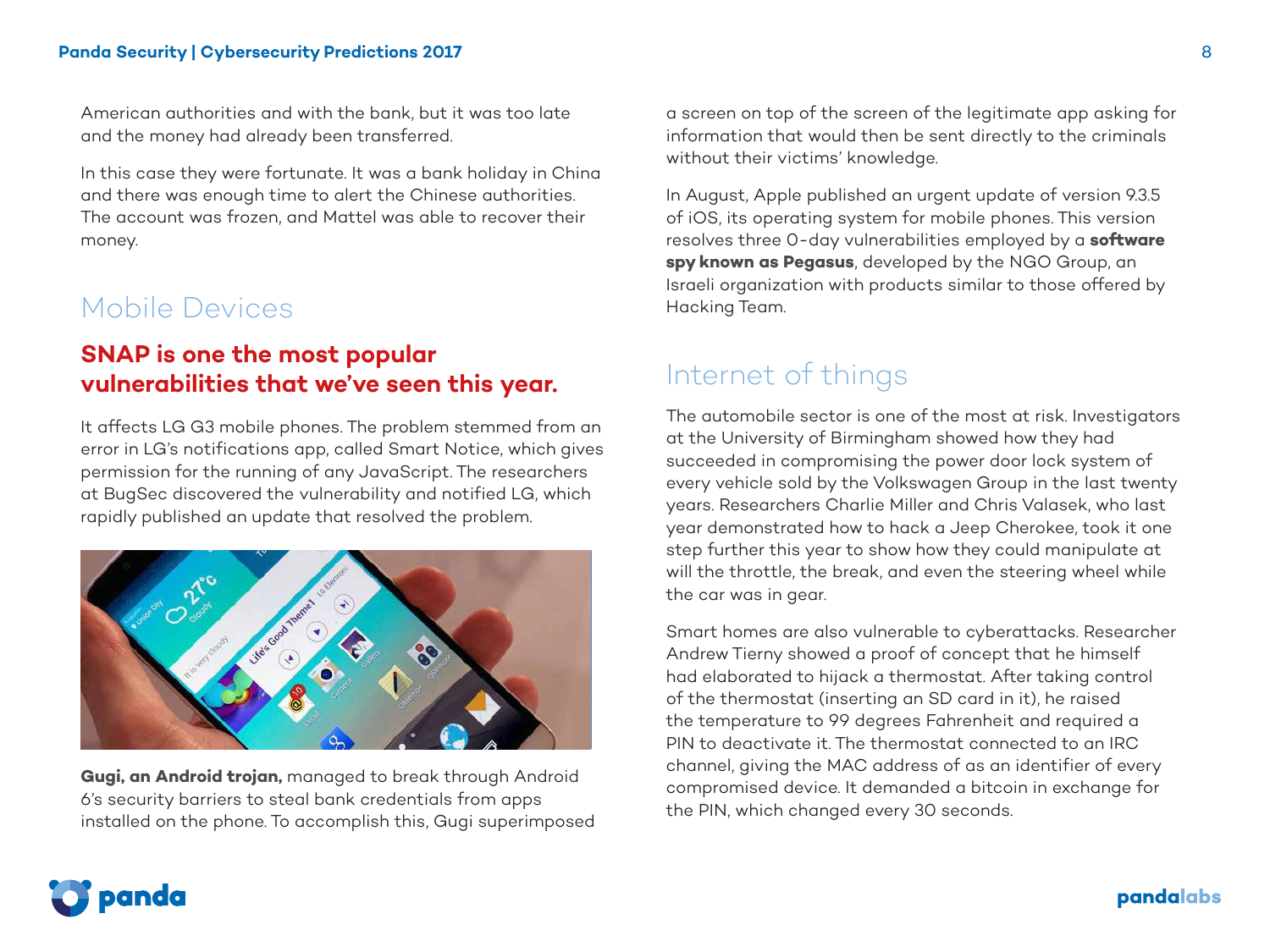### **Cyberwarfare**

#### **In the cyberwarfare sector, 2016 saw the United States go on the offensive and concede that it is launching cyberattacks against Daesh targets.**

Robert Work, United States Deputy Secretary of Defense, made this clear in statements to CNN.

In June, **South Korean officials disclosed an attack originating from North Korea**. The attack allegedly began over a year ago, its primary target being 140,000 computers belonging to organizations and government agencies, as well as defense contractors. But up until February of this year the attack was not discovered. According to police statements, more than 42,000 documents were stolen, of which 95% were related to defense, such as, for example, documents containing plans and specs for the F15 fighter jet.

At the height of the United States presidential election, one of the most relevant incidents that took place was the discovery of an **attack on the DNC (Democratic National Commettee)** 



**in which a stockpile of data was plundered**, and was then leaked to the public.

On the subject of the elections, the FBI issued an alert after detecting two attacks on electoral websites, and at least one of the attackers — identified as foreigners — was able to make off with voter registration data.

In August, a group calling itself **"The Shadow Brokers" announced that it had hacked the NSA** and published some of the "cyber weapons" that it had stolen, promising to sell the rest to the highest bidder.

### **Cybercrime**

**In June, a criminal dubbed "The Dark Overlord" put patient information from three US institutions up for sale on the black market.** 

He had stolen information from over 650,000 patients and asked for around \$700,000 for its return. Shortly thereafter, he put the personal information of 9.3 million clients of a medical insurance agency up for sale for 750 bitcoins (around a half million dollars).

In the last few months, Dropbox has also fallen prey to cybercrime. It was recently revealed that the well-known file sharing service suffered an attack in 2012.

#### **The outcome: the theft of data from 68 million users.**

But if there's one theft we should be talking about, it's the one that happened at **Yahoo**. Although it took place in 2014, it only

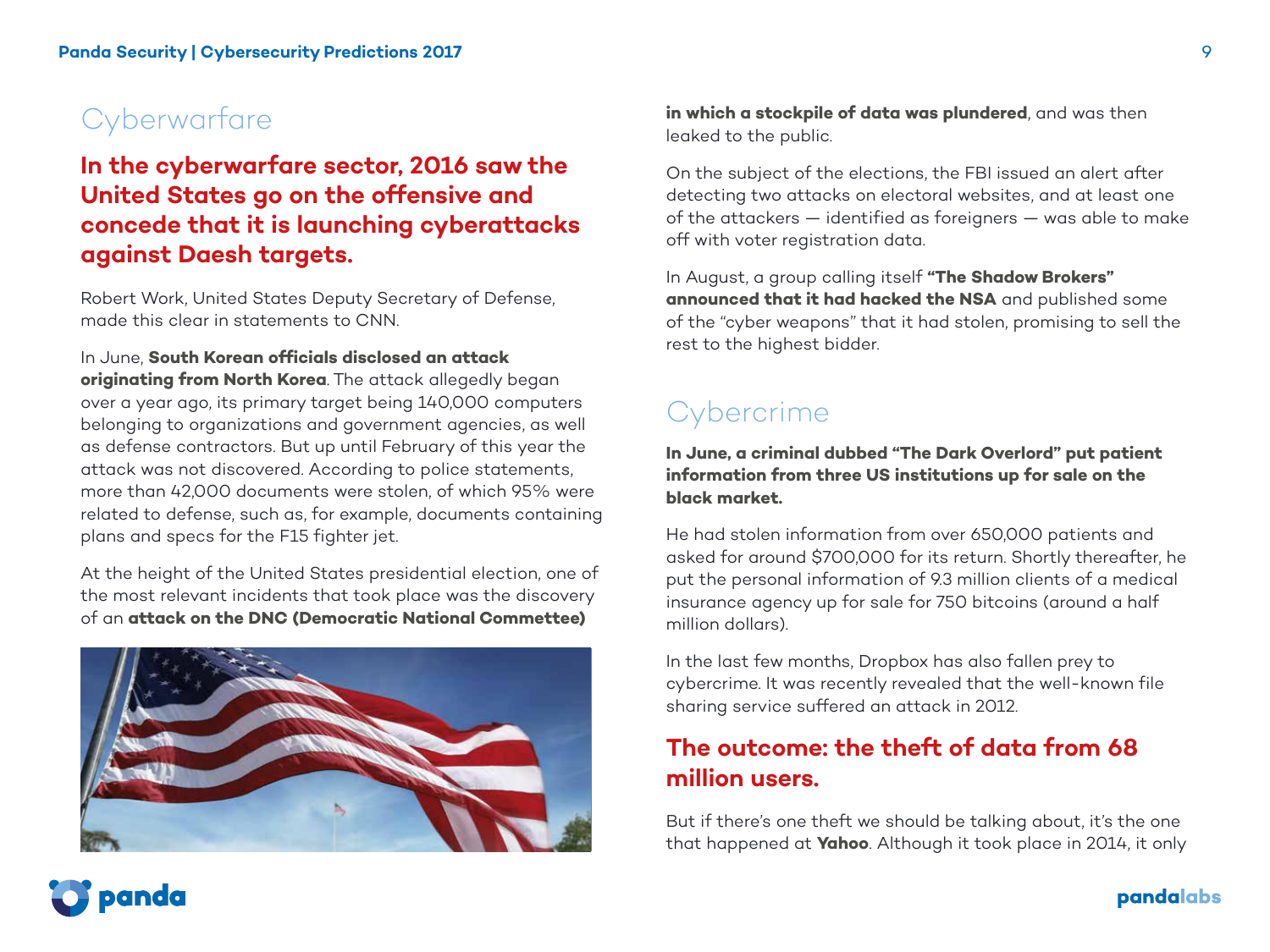became known recently. A total of **500 million accounts were compromised**, becoming the greatest theft in history.

On August 2, one of the greatest bitcoin thefts in history occurred. **Bitfinex**, a company that deals in the commerce and exchange of cryptocurrency, was jeopardized and had an equivalent of **60 million dollars in bitcoins stolen** from it, money which belonged to clients that had deposited their bitcoins in this "bank".

There is still no evidence pointing to the culprits, and the company has offered no information as to how it happened, as law enforcement agencies are still investigating the case.

### DDoS Attacks

In September, Brian Krebs, the famed journalist specializing in security, blew the cover off of vDOS, a "company" that offered DDoS attack services.

Shortly thereafter, the people responsible, who in two years had lead 150,000 attacks and made a profit of \$618,000, were arrested.



Not long after, Krebs's website began to receive a crippling DDoS attack that brought it down for a week. In the end, Google, through its Project Shield, was able to protect it and the page came back online.

In the last quarter of the year, a wave of large-scale cyberattacks against the American internet provider DynDNS jeopardized the service of some major global corporations' websites. The brutal attack affected major organizations and international communications tools, such as Netflix, Twitter, Amazon, and The New York Times. Service was interrupted for almost 11 hours, affecting more than a billion clients worldwide.

#### POS's and Credit Cards

The popular fast food chain Wendy's saw the Points of Sale at more than 1,000 of its establishments infected with malware that stole credit card information from its clients.

In PandaLabs we discovered an attack carried out with malware known as PunkeyPOS, which was used to infect more than 200 US restaurants.

Another such attack was discovered in 2016 by our laboratory. Once again, the victims were US restaurants, a total of **300 establishments** whose POS's had been infected with the malware **PosCardStealer**.

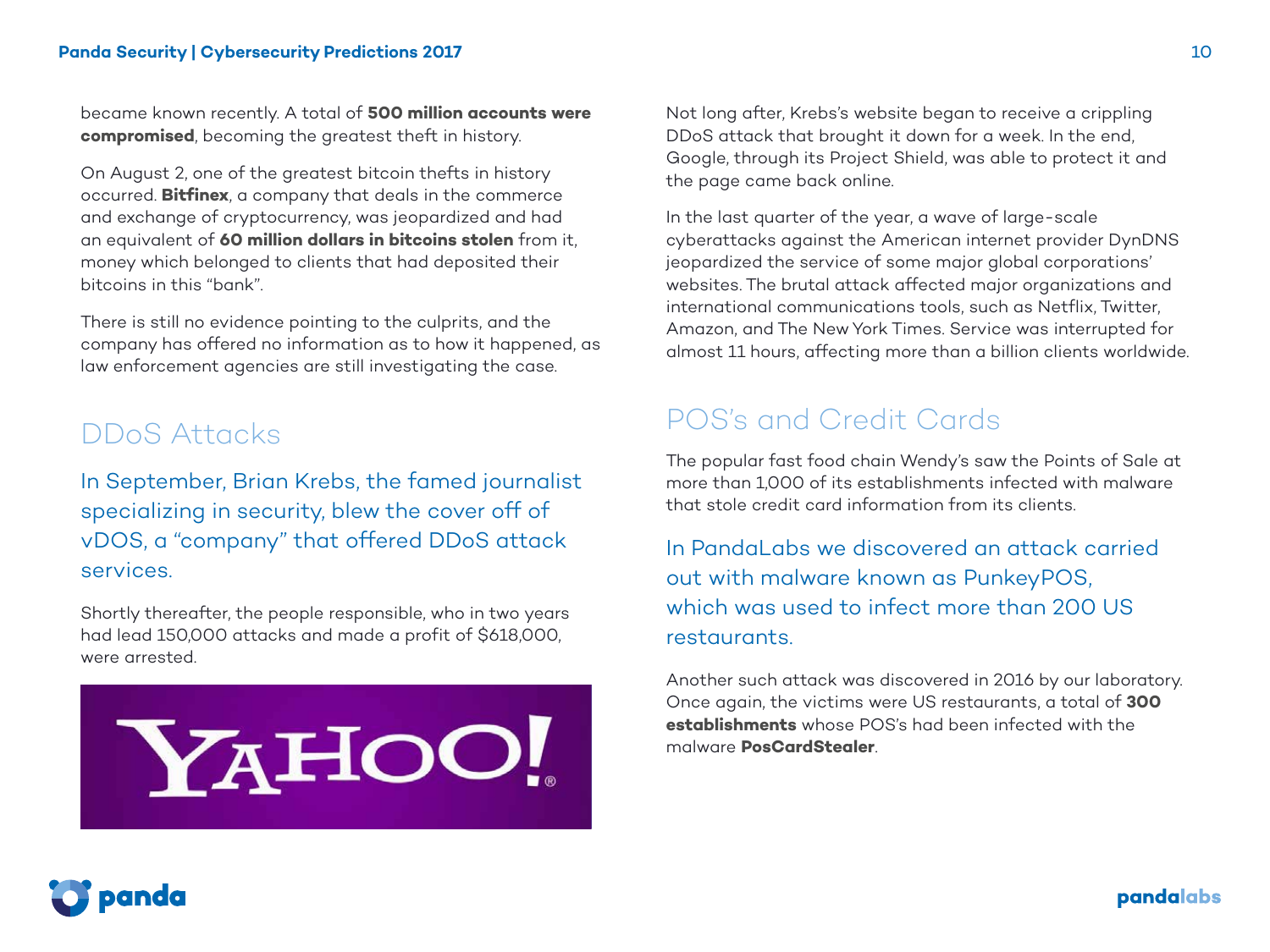### Financial Institutions

#### **This year, the Central Bank of Bangladesh suffered an attack in which 1 billion dollars in bank transfers were made.**

Fortunately, a large portion of those transfers were blocked, although the thieves had already succeeded in making off with 81 million dollars.

Shortly after that we witnessed two similar cases: one against a bank in Vietnam, another against a bank in Ecuador.

#### Social Networks

The security of **117 million LinkedIn users** was at risk after a list of email address and their respective password hashes were published.

#### **On Twitter, 32 million usernames and passwords were put up for sale for around \$6000.**

The social network denied that the account information had been attained from their servers. In fact, the passwords were in plaintext and the majority of them belonged to Russian users, hinting at the possibility that they were attained by means of phishing or Trojans.

It turns out that, even though practically nobody uses it, **MySpace** was attacked. The intrusion happened in 2013,

although up until May of this year it remained unknown. Usernames, passwords, and email addresses were taken, reaching up to **360 million affected accounts**.

A user may not have used MySpace in years, but if they are in the habit of reusing passwords, now is the time to change this habit and activate a two-factor authentication.

Activating two-factor authentication, creating complex passwords and not reusing them for different websites — these are some cybersecurity tips to be taken into consideration.



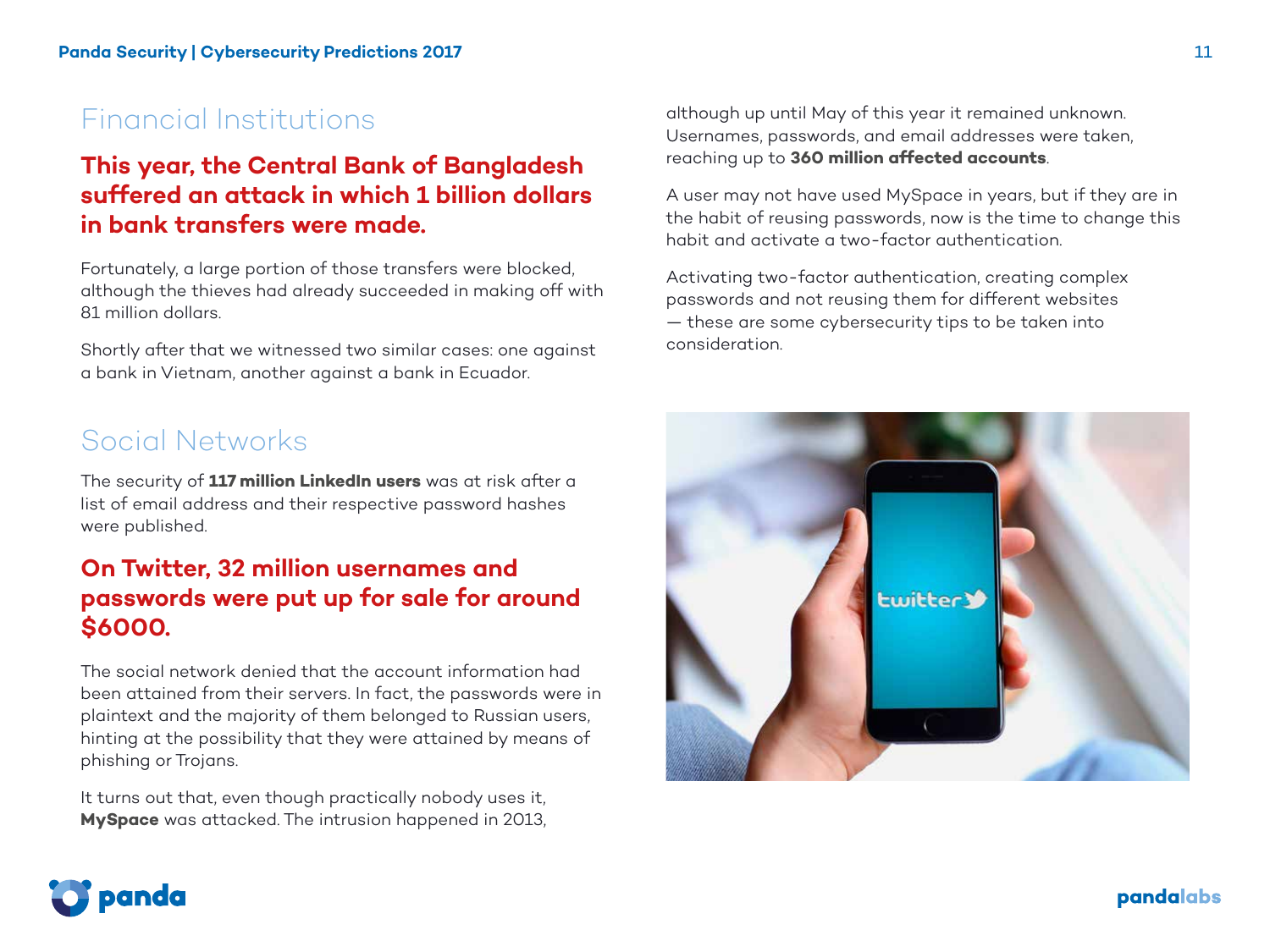# 3. WHAT CYBERNETIC NIGHTMARES DOES 2017 HAVE IN STORE FOR US?

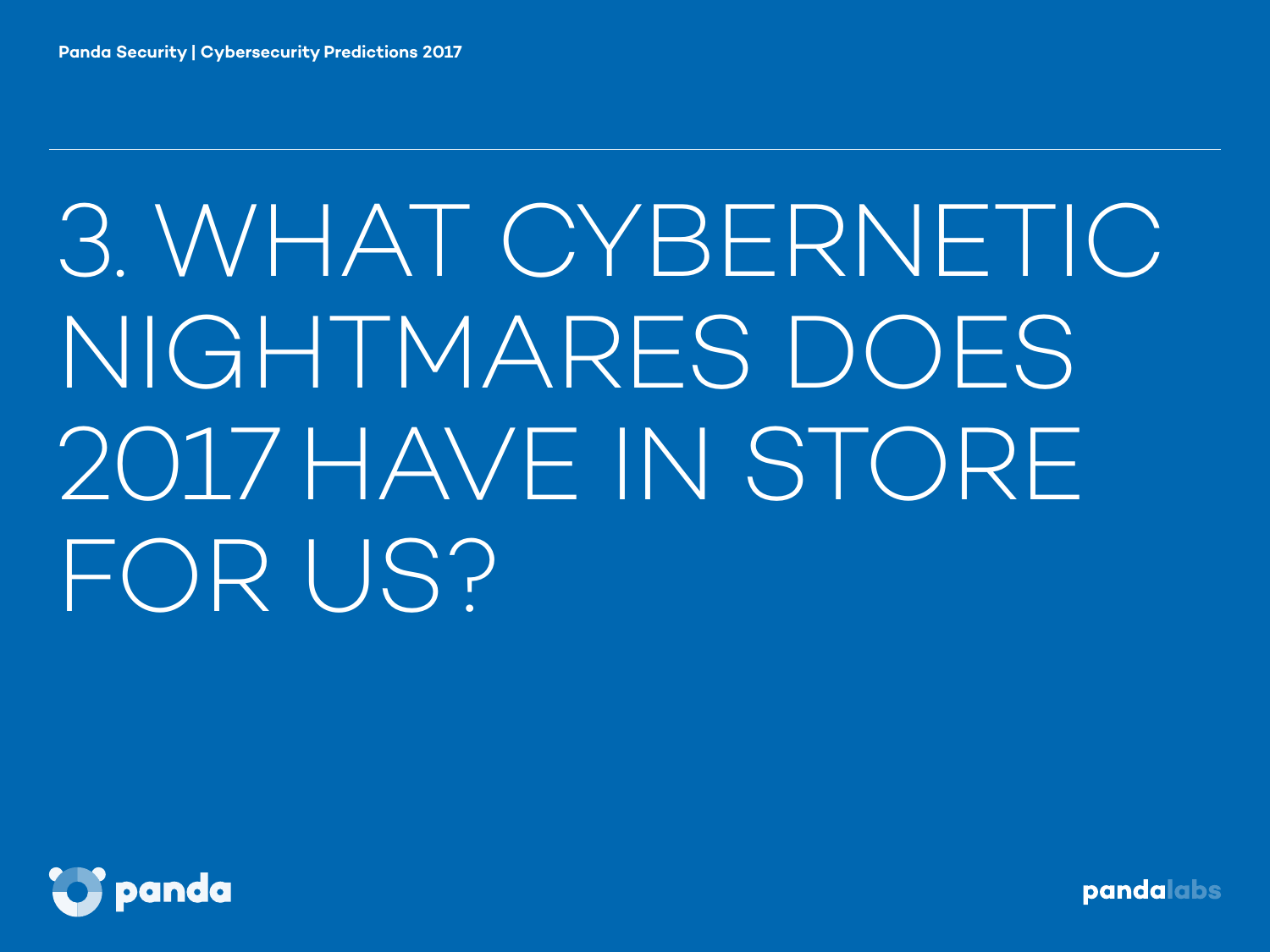3

# What cybernetic nightmares does 2017 have in store for us?

#### Ransomware

It took center stage in 2016, and will presumably do so again through 2017. In some ways, **this kind of attack is cannibalizing other more traditional ones** that are based on information theft. Ransomware is a simpler and more direct way to make a profit, eliminating intermediaries and unnecessary risks.

## Companies

#### **Attacks on companies will be more numerous and more sophisticated.**

Companies are already the prime target of cybercriminals. Their information is more valuable than that of private users.

Cybercriminals are always on the lookout for weaknesses in corporate networks as a way to find an entry point. Once inside, they use lateral movements to access resources that contain the information they are looking for. They can also launch large-scale ransomware attacks (infecting with ransomware all available devices), in order to demand astronomical sums of money to recover the data of affected companies.

### Internet Of Things

Internet of Things (IoT) is the next cybersecurity nightmare. Any kind of device connected to a network can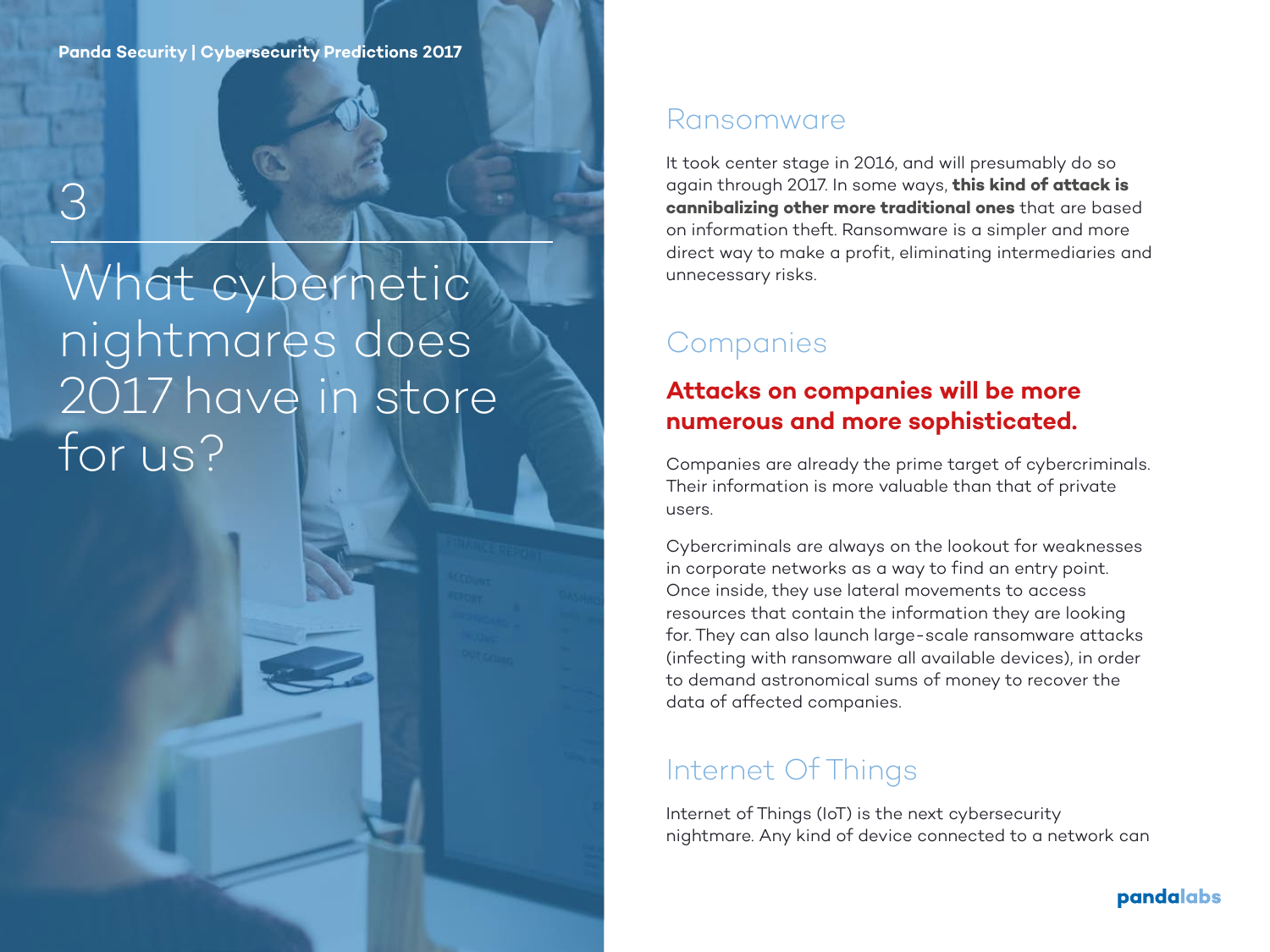be used as an **entryway into corporate networks**. The majority of these devices have not been designed with security strength in mind.

Typically they do not receive automatic security updates, use weak passwords, reuse the same credentials in thousands of devices, etc. All of this together makes them extremely vulnerable to outside attacks.

#### DDoS

The final months of 2016 witnessed the most powerful DDoS attacks in history. It began in September with an attack on **[Brian Krebs](https://krebsonsecurity.com/2016/09/the-democratization-of-censorship/)** after his having reported on the activities of an Israeli company that offered this kind of service.

On the heels of that attack came another on the French company OVH (reaching 1Tbps of traffic) and another on the American company Dyn that left several major tech giants without Internet service.

These attacks were carried out by bot networks that relied on thousands of affected IoT devices (IP cameras, routers, etc.). We can be certain that 2017 will see an increase in this kind of attack, which is **typically used to blackmail companies or to harm their business** (by blocking web access, online shopping, etc.).



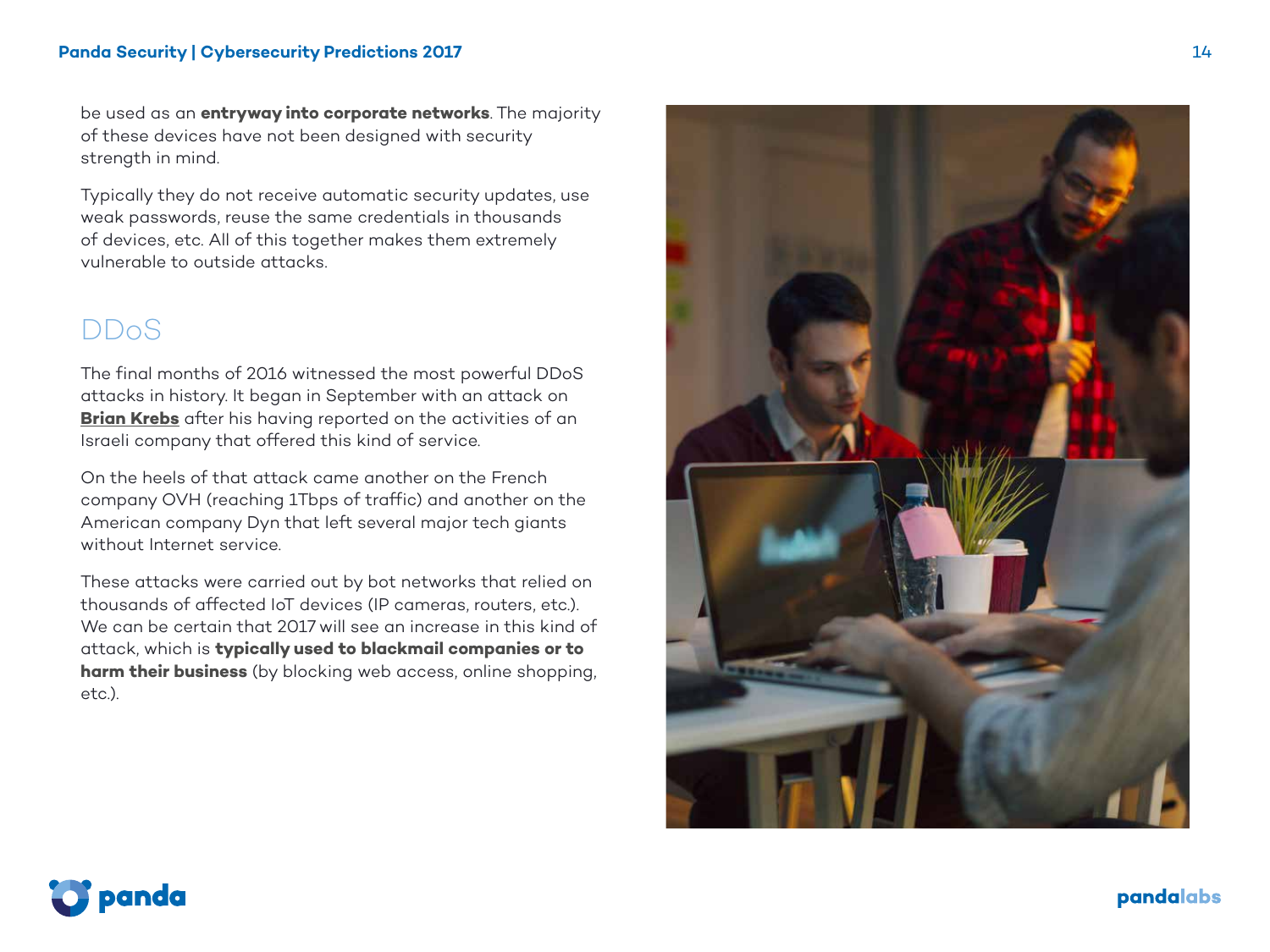#### Mobile Phones

The target is clear here as well — **Android devices got the worst of it.** Which makes sense, given that Android has the greatest market share, and is the OS of the greatest number of devices. Apple retains a modest percentage with iOS, and the rest of the alternatives are negligible. Focusing on one single OS makes it easier for cybercriminals to fix a target with maximal dissemination and profitability.

To complicate matters (or, if you're a cybercriminal, simplify them), updates do not only depend on the rollout of what Andoid can do, but also depends on each hardware manufacturer's decision of when and how to incorporate them (if at all). Given the amount of security issues that crop up every month, this situation only puts users at greater risk.

## **Cyberwarfare**

We are living through one of the most precarious moments in international relations of the last several years — threats of commercial warfare, espionage, tariffs with the potential to polarize the positions of the great powers. This can no doubt have huge — and serious — consequences in the field of cybersecurity.

Governments will want access to still more information (at a time when encryption is becoming more popular), and intelligence agencies will become still more interested in obtaining information that could benefit industry in their countries.

A global situation of this kind could hamper data sharing initiatives — data that large companies are already sharing in order to better protect themselves against cybercrime, setting standards and international engagement protocols.



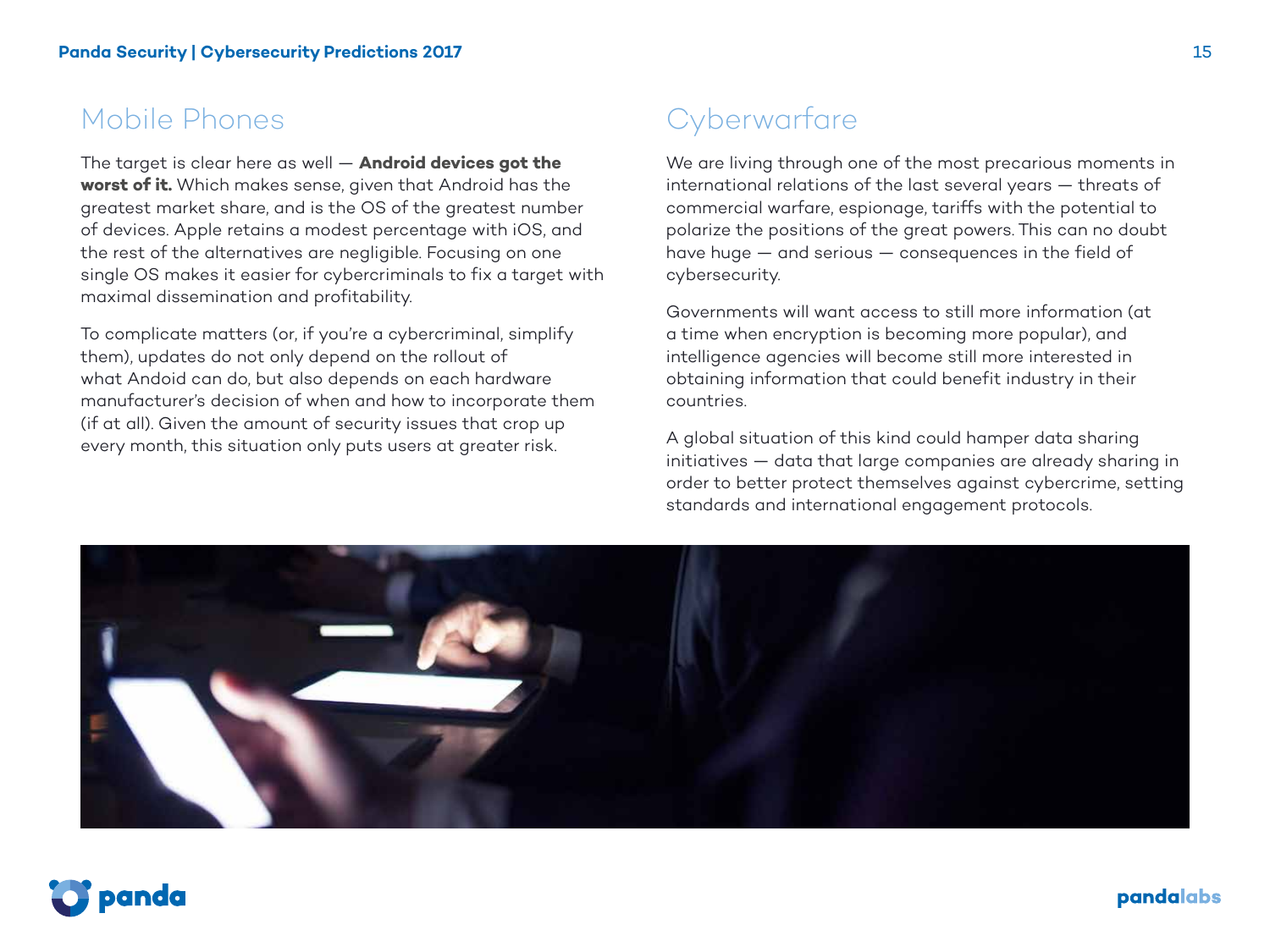# 4. ABOUT PANDALABS

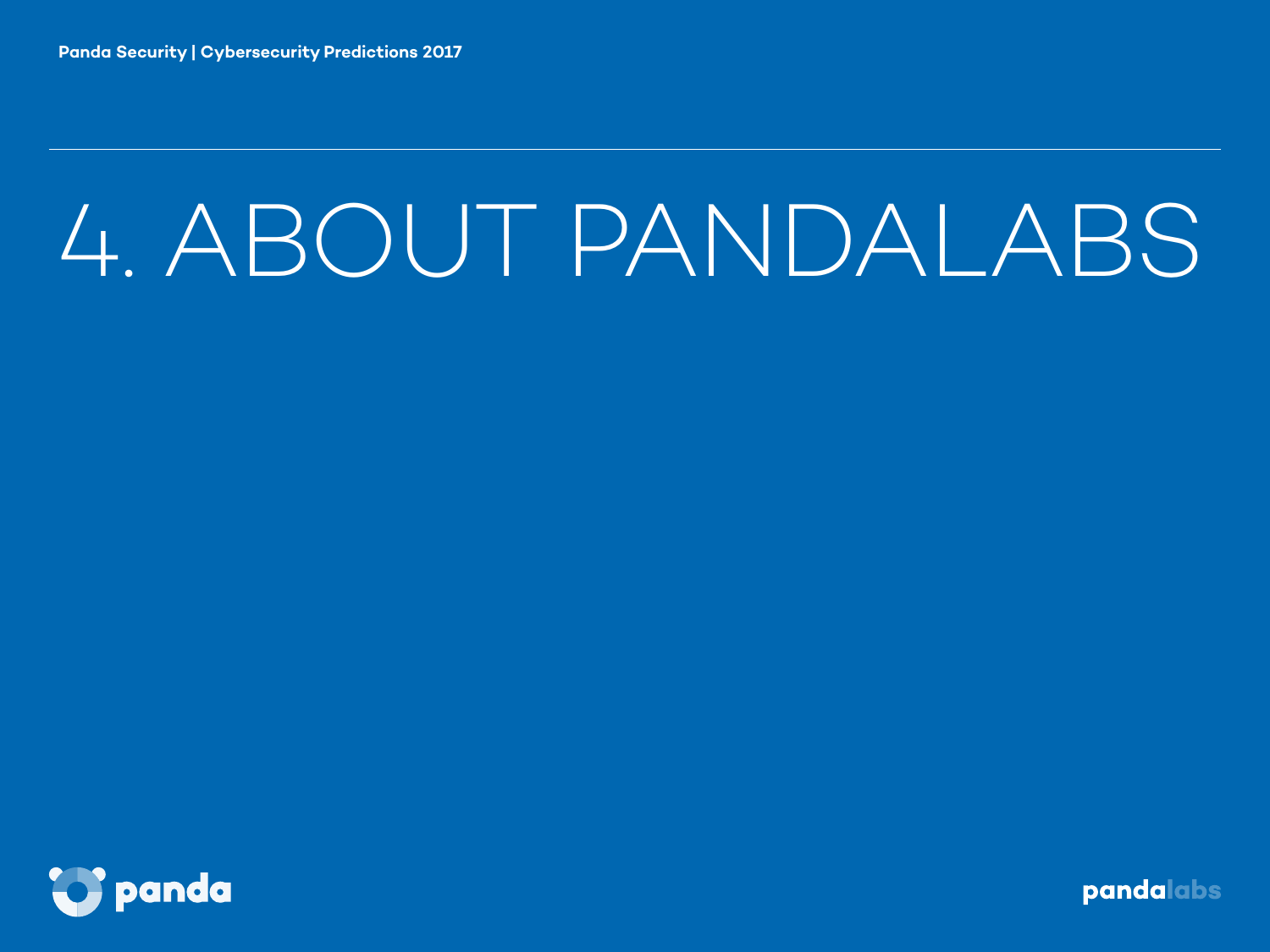$\overline{+}$ 

About PandaLabs

PandaLabs is Panda Security's anti-malware laboratory and R&D center where:

- PandaLabs creates automated and real-time systems necessary to protect Panda Security clients from all types of malicious code countermeasures worldwide.
- PandaLabs is responsible for carrying out detailed scans of all kinds of malware, with the aim of improving the protection offered to Panda Security clients, as well as keeping the general public informed.

Likewise, PandaLabs maintains a constant state of vigilance, closely observing the various trends and developments taking place in the field of malware and security.

Its aim is to warn and provide alerts on imminent dangers and threats, as well as to forecast future events.